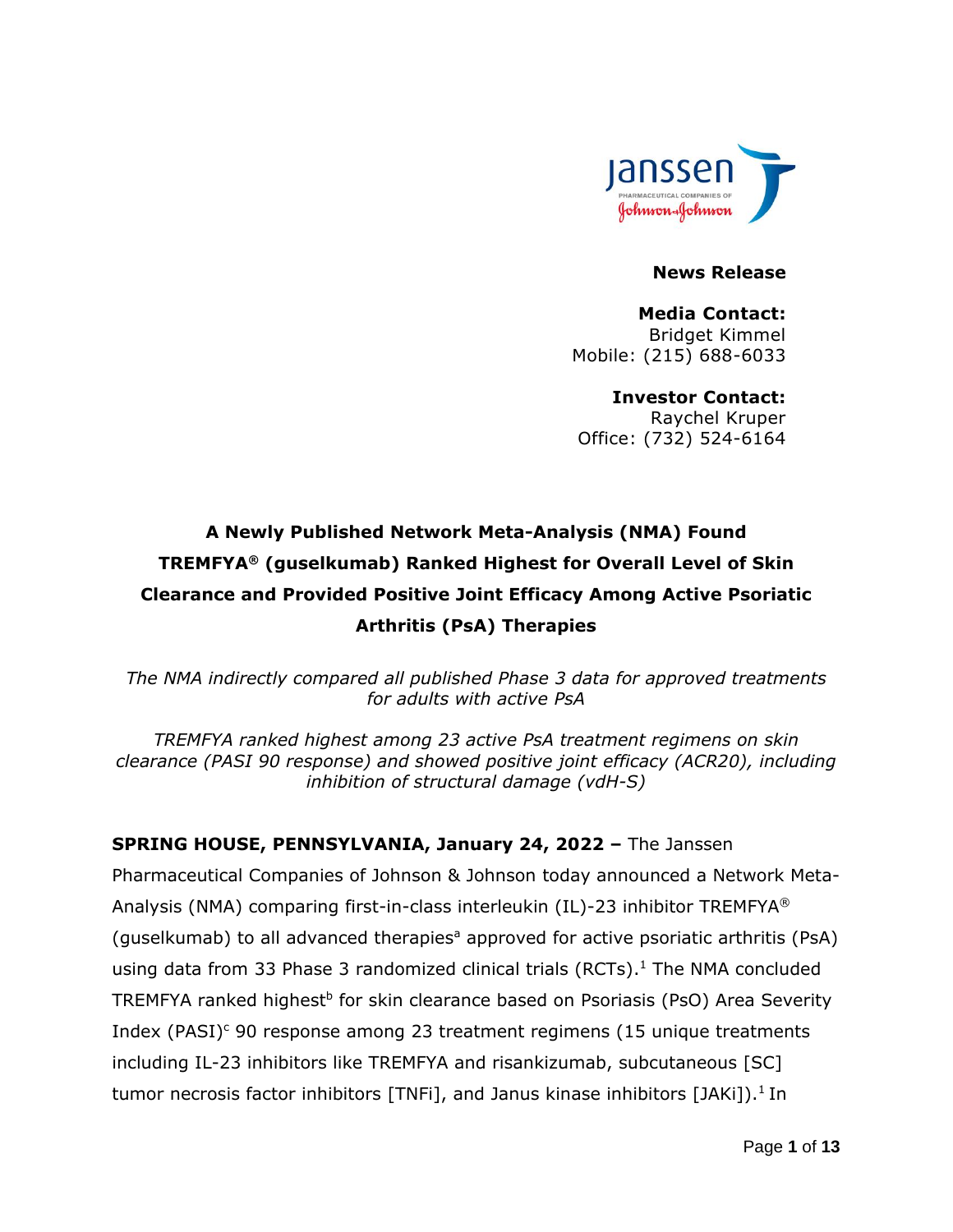terms of joint inflammation improvement, both TREMFYA dosing regimens (100 mg every four weeks [q4w] and every eight weeks [q8w])<sup>d</sup> were comparable<sup>b</sup> to most other treatments for the modified van der Heijde-Sharp (vdH-S) $e$  score, and TREMFYA was generally comparable<sup>b</sup> to TNFi and most IL-17Ai for American College of Rheumatology (ACR) 20 response.<sup>1,f</sup> The analysis also confirmed the established safety profile of TREMFYA in active PsA. $<sup>1</sup>$  The NMA is being presented at the Maui</sup> Dermatology 2022 Meeting taking place January 24-28, 2022. TREMFYA is U.S. Food and Drug Administration (FDA) approved for administration as a 100 mg SC injection q8w, following two initial doses at weeks 0 and  $4.^{2,d}$ 

"This comprehensive analytical approach helps to provide a useful comparative picture of available psoriatic arthritis medicines," said Philip J. Mease, $9$  M.D., Swedish Medical Center/Providence St. Joseph Health and University of Washington in Seattle, Washington. "In my experience, thorough NMAs such as this one can help equip physicians to discuss treatment choices and therapeutic outcomes with their patients in daily practice."

NMA is a structured, protocol-driven analytical process widely accepted and utilized by regulatory agencies, health technology assessment agencies and medical guideline committees to comparatively evaluate treatment options where head-tohead data are limited or unavailable.<sup>3-5</sup> NMA is the most cited and the most comprehensive method available to compare studies indirectly; however, NMAs cannot replace and should not be considered the same as head-to-head clinical trials. In this NMA, the timing of primary endpoint assessment varied across RCTs, and placebo was used as the reference treatment throughout with the exception of two head-to-head studies.<sup>1</sup> Baseline risk adjustment was used to account for heterogeneity across study populations. The NMA builds on previous analyses, including a 2021 publication in *[Rheumatology](https://pubmed.ncbi.nlm.nih.gov/33844022/)*, and now incorporates all recent clinical data updates, including the COSMOS study of TREMFYA in PsA patients who had an inadequate response to TNFi, as well as data for two new comparators, the IL-23i risankizumab and the JAKi upadacitinib. $1,6,7$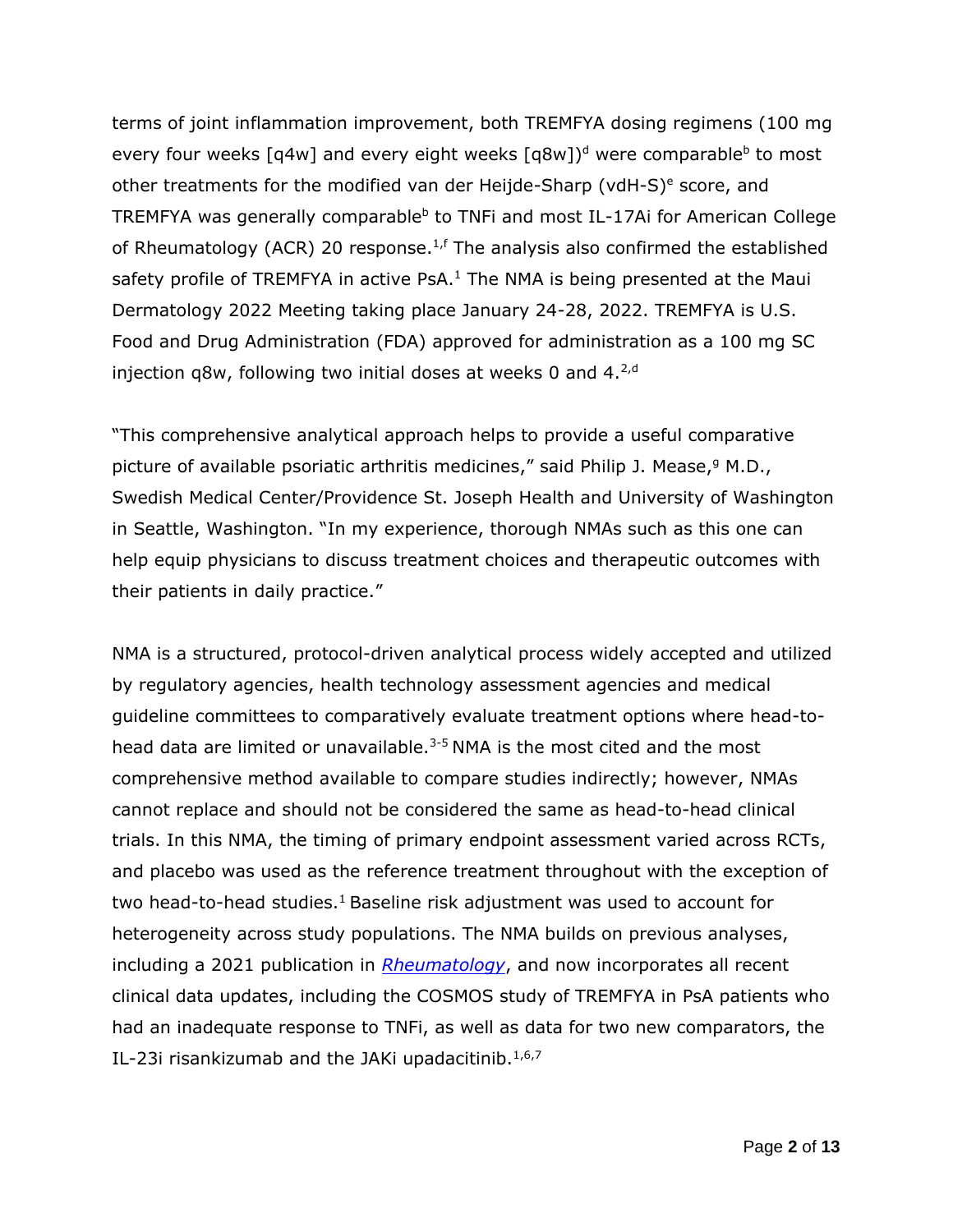NMA results showed: $1$ 

- Skin Clearance: TREMFYA ranked first and second<sup>b</sup> in PASI 90 response for  $q4w<sup>d</sup>$  and  $q8w$  dosing, respectively.
- **Joint Inflammation Improvement:** TREMFYA was comparable to SC TNFi and most IL-17Ai, as measured by ACR20 response. While dosing frequency impacted modified vdH-S score, $e$  both TREMFYA dosing regimens achieved improvements that were comparable to most treatments and both doses of TREMFYA ranked more highly on vdH-S score than risankizumab and upadacitinib.<sup>b</sup>
- **Low Numbers of Serious Adverse Events (SAEs):** TREMFYA showed low rates of SAEs, with both dosing regimens ranking favorably among the 23 treatments for low rates of events. The number of SAEs for TREMFYA were consistent with the established TREMFYA safety profile. $<sup>1</sup>$ </sup>

"Psoriatic arthritis is a complex disease, and physicians must consider many factors when making treatment decisions, including the relative efficacy of therapies in treating both skin and joints, as well as established safety," said Terence Rooney, M.D., Vice President, Rheumatology and Maternal-Fetal Immunology Disease Area Leader, Janssen Research & Development, LLC. "NMAs are a comprehensive, wellestablished approach, and can provide physicians with useful information on available therapies."

TREMFYA was approved in the U.S. for the treatment of adult patients with moderate to severe plaque PsO in July 2017 and in July 2020 for adults with active PsA.<sup>2</sup> The PsA approval was based on results from DISCOVER-1 and DISCOVER-2, which showed TREMFYA achieved the studies' primary endpoint of ACR20 response at 24 weeks.<sup>8,9</sup> A comprehensive analysis of DISCOVER-2 data was recently published in *[Arthritis & Rheumatology](https://onlinelibrary.wiley.com/doi/10.1002/art.42010)*, representing the final results of the firstever two-year clinical trial with an open label extension investigating a selective IL-23 inhibitor therapy in active PsA.<sup>10</sup>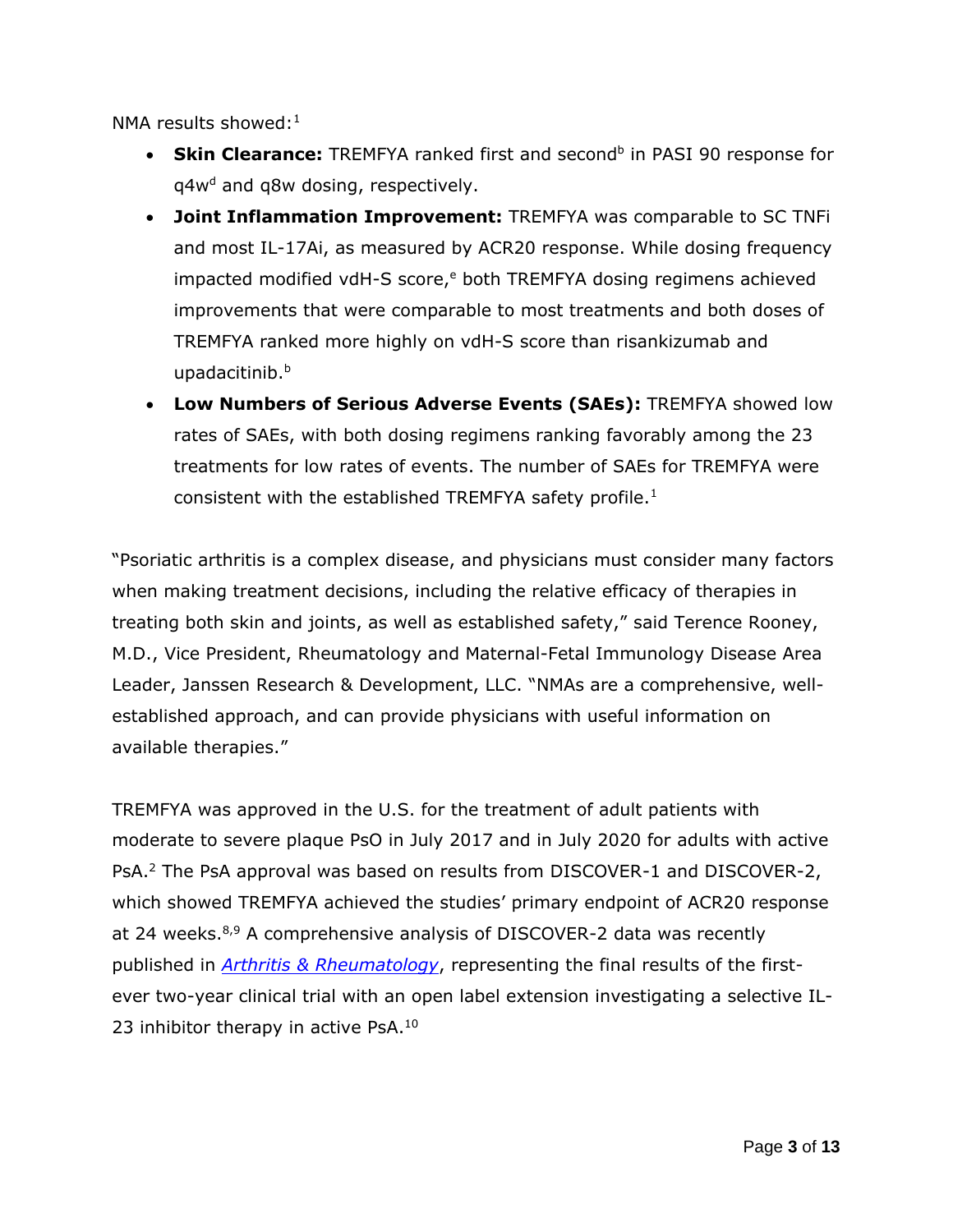Janssen will present five additional posters at the Maui Dermatology Meeting, including the study design of  $APEX$  (NCT04882098),<sup>11</sup> investigating the effect of TREMFYA on radiographic progression;<sup>h</sup> the design of the **SOLSTICE** trial  $(NOT04936308)$ ,<sup>12</sup> which further evaluates TREMFYA efficacy for PsA patients with intolerance or inadequate response to TNF therapy; evidence of molecular and genetic distinctions between patients with axial PsA (axPsA) and ankylosing spondylitis and the significant pharmacodynamic effects of TREMFYA in axPsA patients; and real-world evidence for PsA patients initiating TREMFYA treatment in the CorEvitas Psoriatic Arthritis/Spondyloarthritis (PsA/SpA) Registry.

### **Editor's Note:**

- a. Advanced therapies were defined as any targeted or biologic therapies for the treatment of PsA including: TNFi, JAKi, IL-17Ai, IL-12/23i, IL-23i, PDE4i, CTLA-4i, biologic biosimilar agents, and placebo/no treatment.<sup>1</sup>
- b. Results are summarized by ranking treatments according to findings derived from NMAs. Conclusions (i.e., comparable) are based on an overlap of pairwise 95 percent credible intervals. $<sup>1</sup>$ </sup>
- c. PASI 90 is defined as at least 90 percent improvement from baseline in the PASI score. The PASI score grades the amount of surface area on each body region that is covered by PsO plaques and the severity of plaques for their redness, thickness, and scaliness. $^{13}$  PASI 90 was not a controlled endpoint in DISCOVER-1 or -2.8,9
- d. TREMFYA q4w dosing is not currently FDA-approved.<sup>2</sup>
- e. The PsA-modified vdH-S score combines erosion and joint space narrowing scores derived from radiographs of joints in body regions impacted by PsA.<sup>14</sup> TREMFYA is not approved in the U.S. for inhibition of structural damage.<sup>2</sup>
- f. ACR20 response is defined as both at least 20 percent improvement from baseline in the number of tender and number of swollen joints, and a 20 percent improvement from baseline in three of the following five criteria: patient global assessment, physician global assessment, functional ability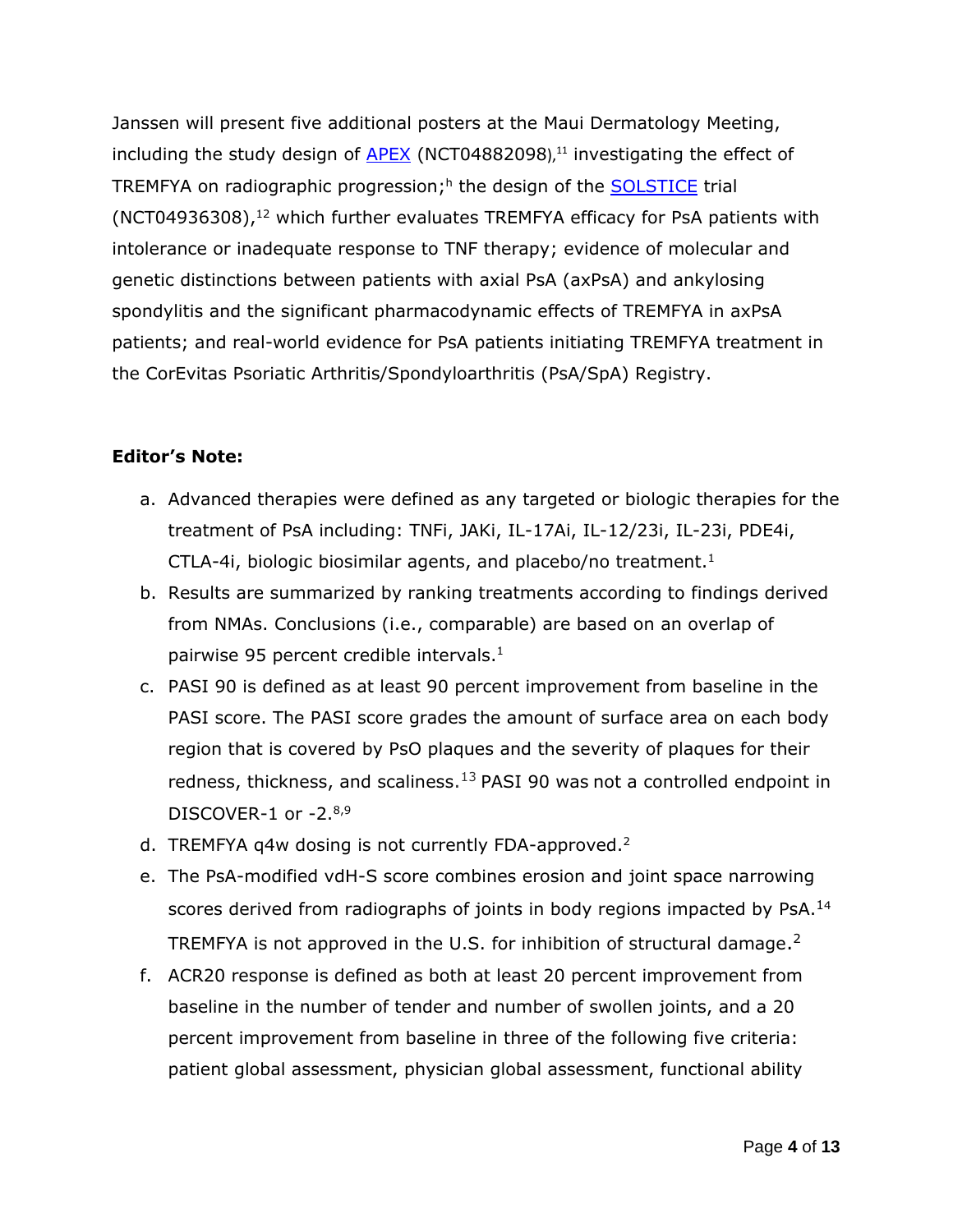measure, visual analog pain scale, and erythrocyte sedimentation rate or Creactive protein. $15$ 

- g. Dr. Mease is a paid consultant for Janssen. He has not been compensated for any media work.
- h. Radiographic progression is a key indicator of structural damage, which includes erosion and joint space narrowing. Radiographic progression is not in the FDA label for TREMFYA. 2

### **About the Network Meta-Analysis**<sup>1</sup>

A systematic literature review was conducted to identify randomized controlled trials up to February 2021. A hand search identified newer agents up to July 2021. These searches identified 33 Phase 3 RCTs studying 15 targeted therapies for PsA approved or under review by the U.S. FDA or the European Medicines Agency in patients who were TNFi-naïve, TNFi-experienced, had an inadequate response (IR), or mixed populations for inclusion in this NMA, through July 2021. Bayesian NMAs were performed to compare therapies on ACR20 response, PASI response, modified vdH-S score and SAEs. Analyses used random effects models wherever possible, and fixed effects models when not. Wherever possible, analyses included meta-regression on baseline risk (placebo response) in order to reduce bias. Multinomial models were used for ACR and PASI. Several NMAs have compared the efficacy of treatments available for PsA, but none of these analyses have included the latest Phase 3 data for TREMFYA in the TNFi-IR population or the latest comparators risankizumab and upadacitinib. 16-19 The objective of this study was to update the prior NMAs to include these new data to determine the relative skin and joint efficacy and safety for therapies available for PsA through NMA.

This NMA adheres to all governing standards and requirements as demanded by global health technology assessment agencies, journal review committees and regulatory authorities. The NMA was funded by Janssen Research & Development, LLC.

### **About COSMOS (NCT03796858)**<sup>7</sup>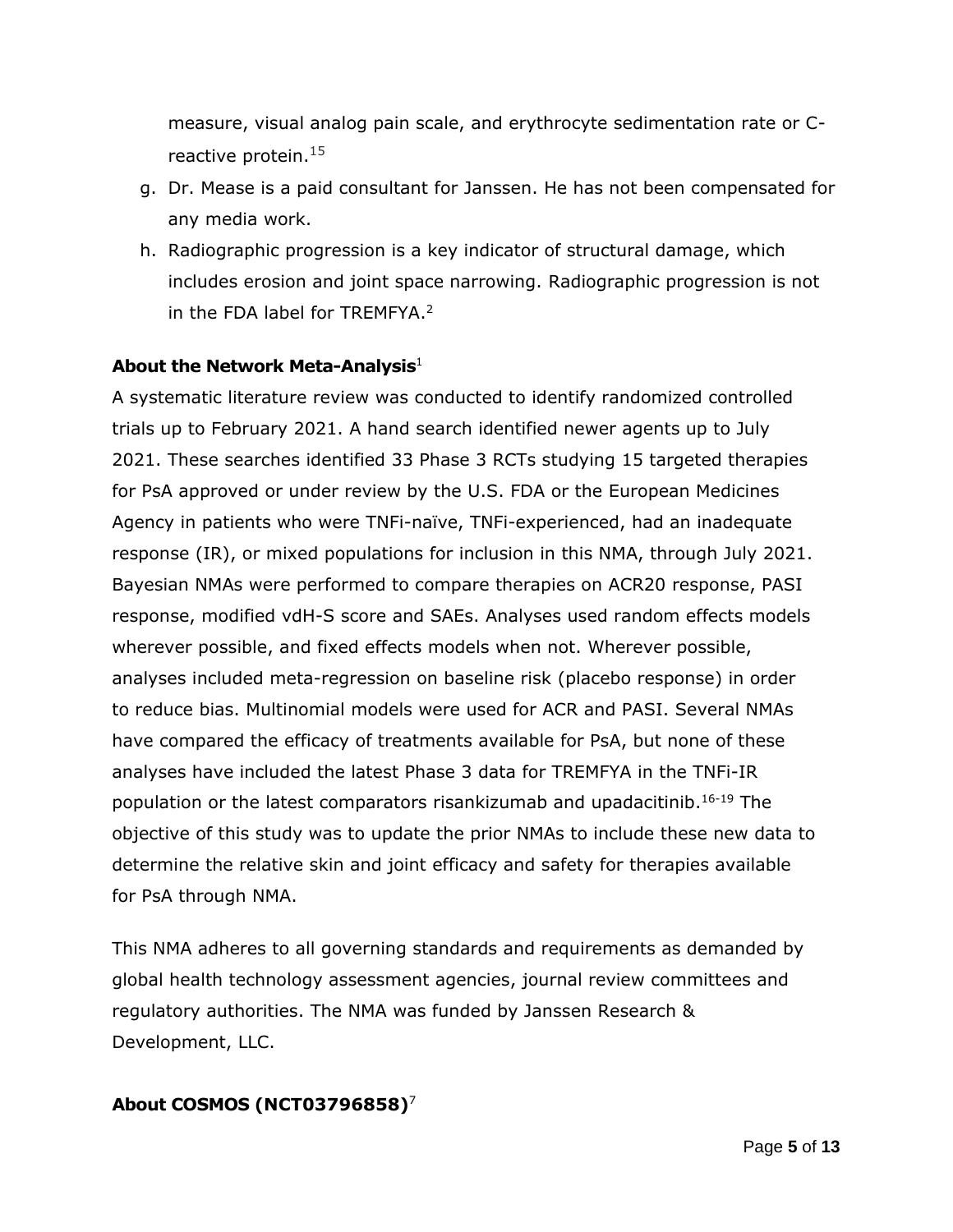COSMOS was a Phase 3b, multicenter, randomized, double-blind, placebocontrolled study to evaluate the safety and efficacy of TREMFYA in 285 patients with active PsA and IR to TNFi therapy. The primary endpoint was ACR20 response at week 24. Participants were randomized (2:1) to receive TREMFYA 100 mg at weeks 0, 4 and q8w thereafter, or placebo. The study included two periods: a 24-week double-blind, placebo-controlled period for the primary analysis of the efficacy and safety of TREMFYA compared with placebo and a 32-week active-treatment and safety follow-up period for additional analysis of the efficacy and safety of TREMFYA. Through week 48, non-responder imputation (NRI) rules were used for missing data (after the application of treatment failure rules [TFR]). Safety was monitored throughout the study to week 56.

### **About DISCOVER-1 (NCT03162796)**<sup>8</sup>

DISCOVER-1 was a randomized, double-blind, multicenter Phase 3 study evaluating the efficacy and safety of TREMFYA administered by SC injection in participants with active PsA, including those previously treated with one or two TNF inhibitors. DISCOVER-1 evaluated 381 participants who were treated and followed through approximately one year. The primary endpoint was response of ACR20 at week 24 and primary endpoint data were previously presented at scientific congresses and published in *[The Lancet](https://www.janssen.com/lancet-simultaneously-publishes-two-phase-3-studies-detailing-comprehensive-efficacy-and-safety)*. In addition to ACR20, multiple other clinical outcomes were assessed, including ACR50/70, resolution of soft tissue inflammation, enthesitis and dactylitis, improvement in physical function, skin clearance (IGA), and general health outcomes (36-Item Short-Form Health Survey [SF-36] Physical Component Summary [PCS] and Mental Component Summary [MCS]).

The study consisted of a screening phase of up to six weeks, a blinded treatment phase of 52 weeks that included a placebo-controlled period from week 0 to week 24 and a blinded active treatment period from week 24 to week 52. It also included a safety follow-up phase through week 60 (i.e., approximately 12 weeks from the last administration of study agent at week 48). Efficacy, safety, pharmacokinetic, immunogenicity and biomarker evaluations were performed in the study on a defined schedule.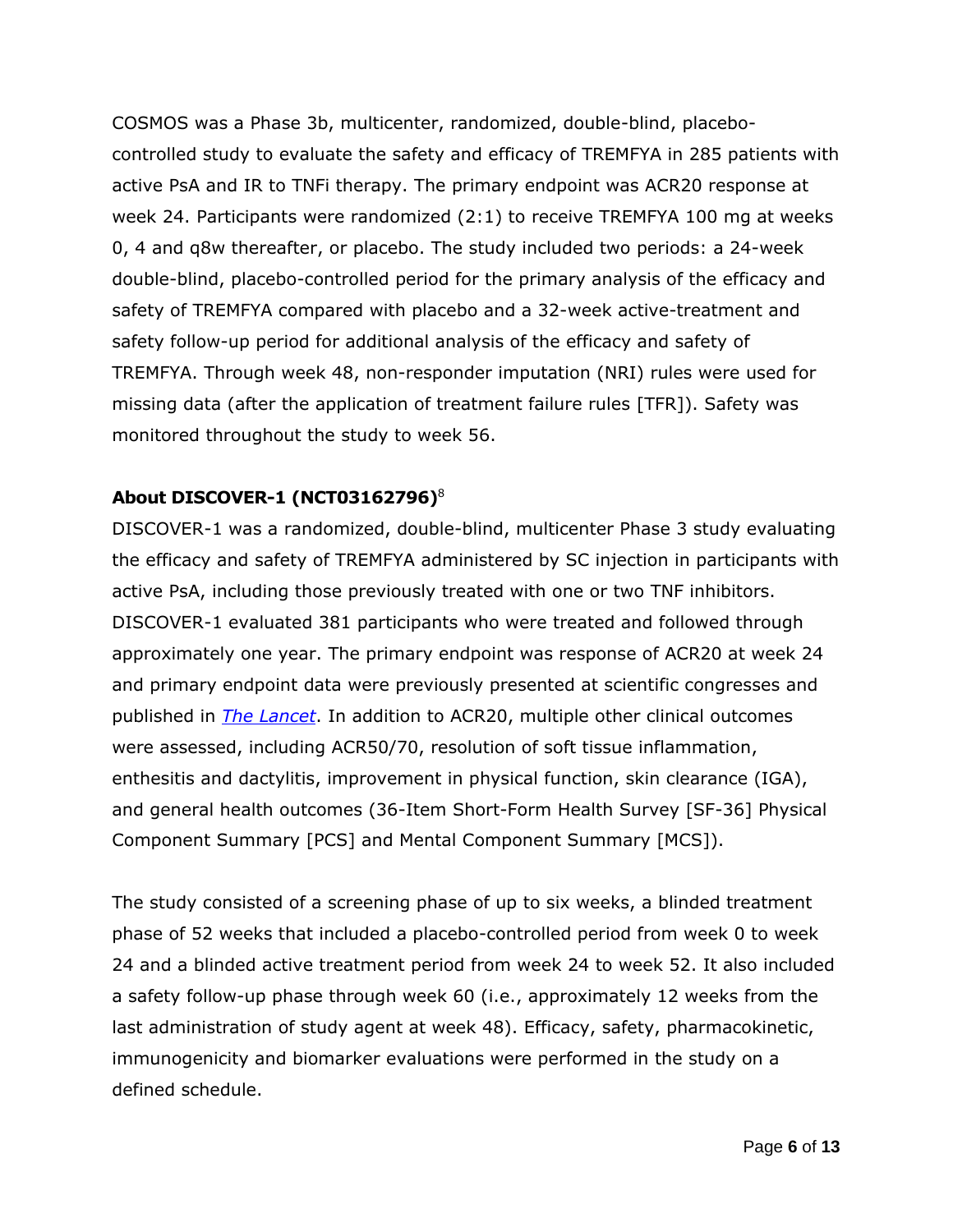### **About DISCOVER-2 (NCT03158285)**<sup>9</sup>

DISCOVER-2 is a randomized, double-blind, multicenter Phase 3 study evaluating the efficacy and safety of TREMFYA administered by SC injection in biologic-naïve patients with active PsA. DISCOVER-2 evaluated 739 participants who were treated and followed through approximately two years. The primary endpoint was response of ACR20 at week 24 and primary endpoint data were previously presented at scientific congresses and published in *[The Lancet](https://www.janssen.com/lancet-simultaneously-publishes-two-phase-3-studies-detailing-comprehensive-efficacy-and-safety)*. In addition to ACR20, multiple other clinical outcomes were assessed, including ACR50/70; resolution of soft tissue inflammation, enthesitis and dactylitis; improvement in physical function; skin clearance (IGA); and general health outcomes (SF-36 PCS and MCS). DISCOVER-2 also assessed changes in structural damage as a key secondary endpoint (PsAmodified vdH-S score).

The study consisted of a screening phase of up to six weeks, a blinded treatment phase of approximately 100 weeks that included a placebo-controlled period from week 0 to week 24 and a blinded active treatment period from week 24 to week 100. It also included a safety follow-up phase through week 112 (i.e., approximately 12 weeks after the last administration of study agent at week 100). Clinical efficacy, radiographic efficacy, health economics, safety, pharmacokinetics, immunogenicity, biomarker, and pharmacogenomics evaluations were performed in the study on a defined schedule.

### **About Psoriatic Arthritis (PsA)**

PsA is a chronic, immune-mediated inflammatory disease characterized by peripheral joint inflammation, enthesitis (pain where the bone, tendon and ligament meet), dactylitis (severe inflammation of the fingers and toes), axial disease, and the skin lesions associated with plaque PsO.<sup>20-22</sup> In addition, in patients with PsA, comorbidities, such as obesity, cardiovascular diseases, anxiety and depression are often present.<sup>23</sup> Studies show up to 30 percent of people with plaque PsO also develop PsA.<sup>24</sup> The disease causes pain, stiffness and swelling in and around the joints; it commonly appears between the ages of 30 and 50, but can develop at any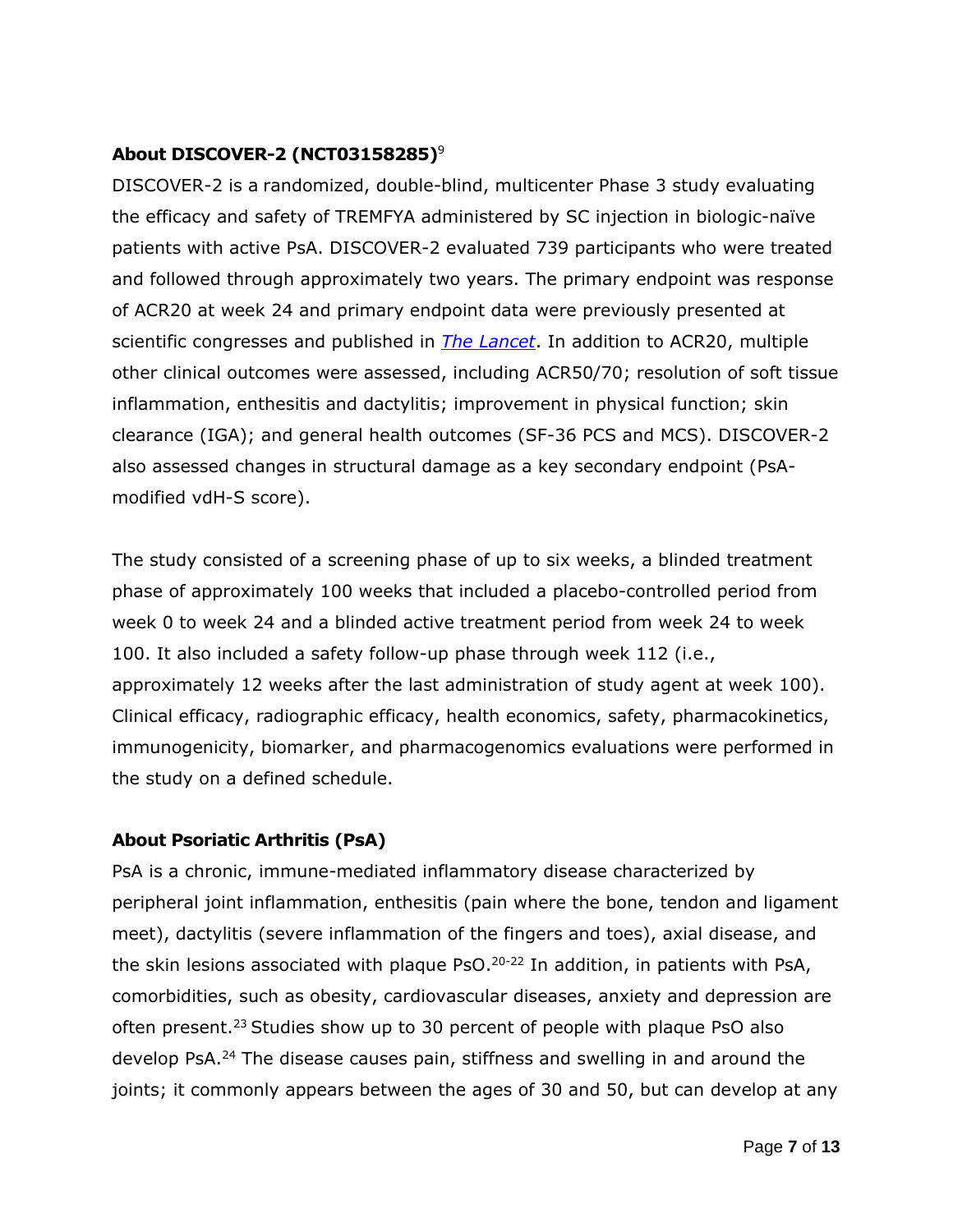age.<sup>24</sup> Nearly half of patients with PsA experience moderate fatigue and about 30 percent suffer from severe fatigue as measured by the modified fatigue severity scale. <sup>25</sup> Although the exact cause of PsA is unknown, genes, the immune system and environmental factors are all believed to play a role in disease onset.<sup>26</sup>

## **About TREMFYA® (guselkumab)**<sup>2</sup>

Developed by Janssen, TREMFYA is the first approved fully human monoclonal antibody that selectively binds to the p19 subunit of IL-23 and inhibits its interaction with the IL-23 receptor. IL-23 is an important driver of the pathogenesis of inflammatory diseases such as moderate to severe plaque PsO and active PsA.<sup>27</sup> TREMFYA is approved in the U.S., Canada, Japan, and a number of other countries worldwide for the treatment of adults with moderate to severe plaque PsO who are candidates for injections or pills (systemic therapy) or phototherapy (treatment using ultraviolet light), and for the treatment of adult patients with active PsA. It is also approved in the EU for the treatment of moderate to severe plaque PsO in adults who are candidates for systemic therapy and for the treatment of active PsA in adult patients who have had an inadequate response or who have been intolerant to a prior disease-modifying antirheumatic drug therapy.

The Janssen Pharmaceutical Companies of Johnson & Johnson maintain exclusive worldwide marketing rights to TREMFYA®.

### **IMPORTANT SAFETY INFORMATION**

### **What is the most important information I should know about TREMFYA®? TREMFYA® is a prescription medicine that may cause serious side effects, including:**

- **Serious Allergic Reactions.** Stop using TREMFYA® and get emergency medical help right away if you develop any of the following symptoms of a serious allergic reaction:
	- o fainting, dizziness, feeling lightheaded (low blood pressure)
	- o swelling of your face, eyelids, lips, mouth, tongue or throat
	- o trouble breathing or throat tightness
	- o chest tightness
	- o skin rash, hives
	- o itching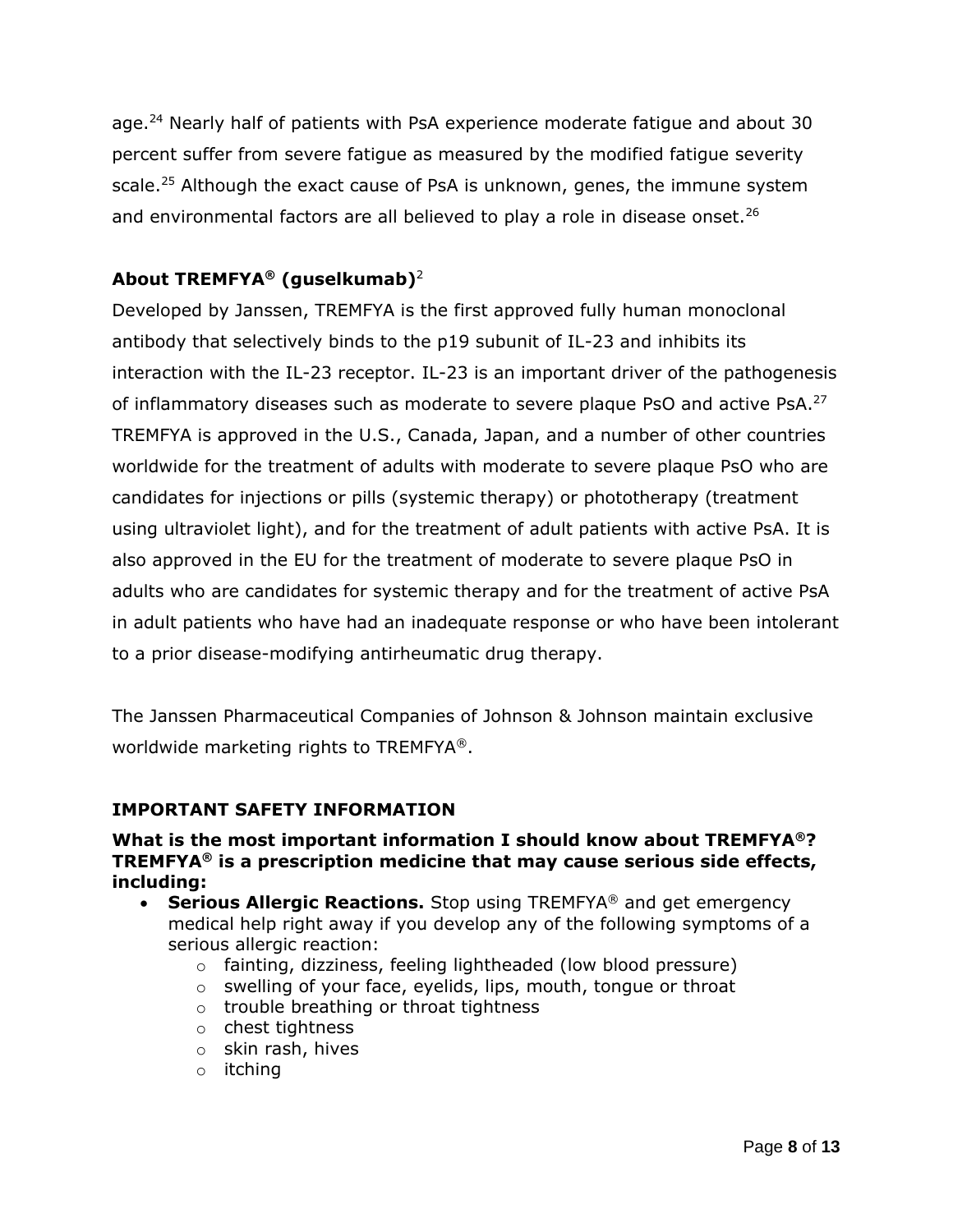• **Infections.** TREMFYA<sup>®</sup> may lower the ability of your immune system to fight infections and may increase your risk of infections. Your healthcare provider should check you for infections and tuberculosis (TB) before starting treatment with TREMFYA® and may treat you for TB before you begin treatment with TREMFYA® if you have a history of TB or have active TB. Your healthcare provider should watch you closely for signs and symptoms of TB during and after treatment with TREMFYA®.

Tell your healthcare provider right away if you have an infection or have symptoms of an infection, including:

- o fever, sweats, or chills
- o muscle aches
- o weight loss
- o cough
- $\circ$  warm, red, or painful skin or sores on your body different from your psoriasis
- o diarrhea or stomach pain
- o shortness of breath
- o blood in your phlegm (mucus)
- $\circ$  burning when you urinate or urinating more often than normal

**Do not take TREMFYA®** if you have had a serious allergic reaction to guselkumab or any of the ingredients in TREMFYA®.

### **Before using TREMFYA®, tell your healthcare provider about all of your medical conditions, including if you:**

- have any of the conditions or symptoms listed in the section **"What is the most important information I should know about TREMFYA®?"**
- have an infection that does not go away or that keeps coming back.
- have TB or have been in close contact with someone with TB.
- have recently received or are scheduled to receive an immunization (vaccine). You should avoid receiving live vaccines during treatment with TREMFYA®.
- are pregnant or plan to become pregnant. It is not known if  $TREMFYA^@$  can harm your unborn baby.
- are breastfeeding or plan to breastfeed. It is not known if TREMFYA<sup>®</sup> passes into your breast milk.

**Tell your healthcare provider about all the medicines you take,** including prescription and over-the-counter medicines, vitamins, and herbal supplements.

### **What are the possible side effects of TREMFYA®?**

**TREMFYA® may cause serious side effects. See "What is the most important information I should know about TREMFYA®?"**

**The most common side effects of TREMFYA® include:** upper respiratory infections, headache, injection site reactions, joint pain (arthralgia), diarrhea,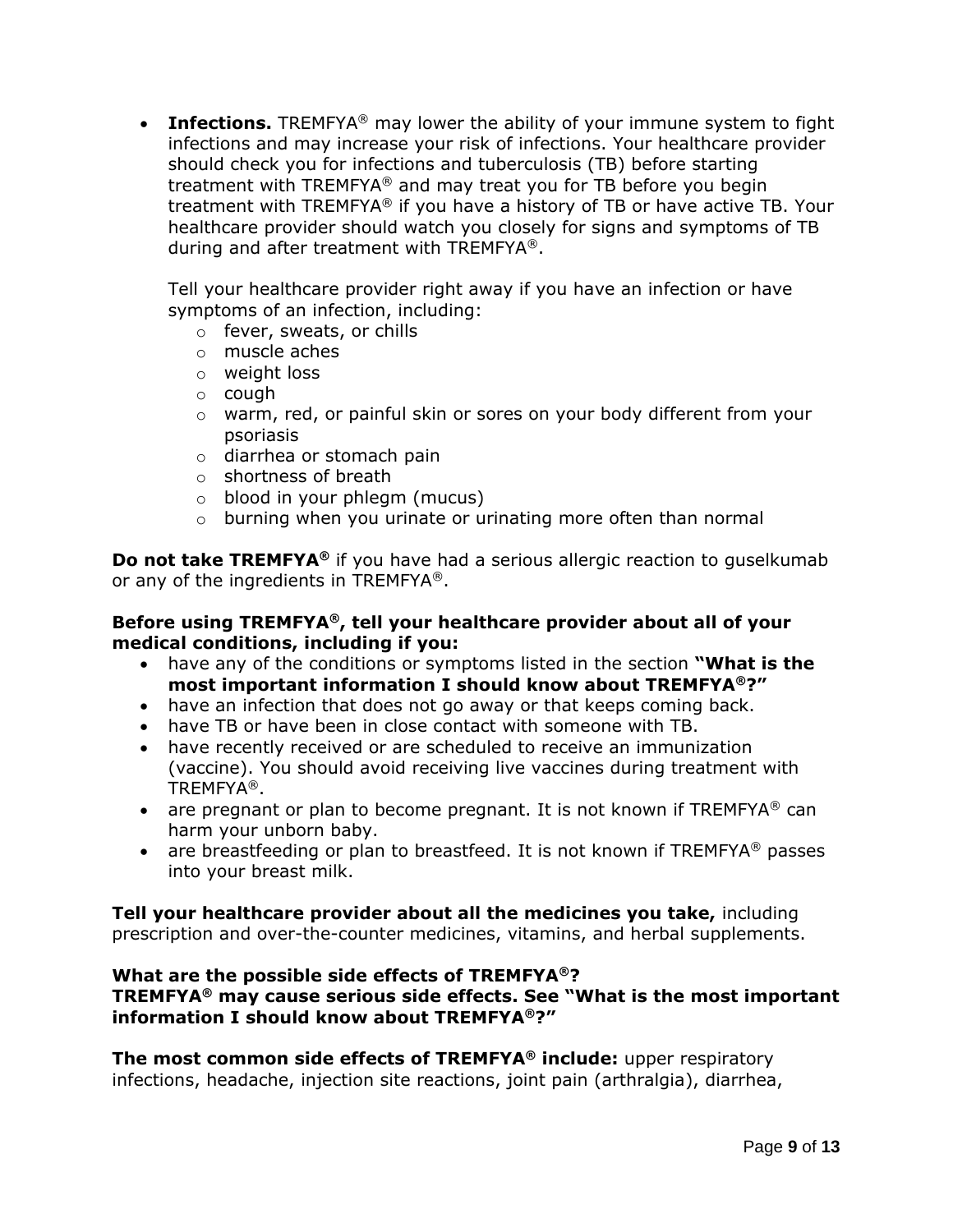stomach flu (gastroenteritis), fungal skin infections, herpes simplex infections, and bronchitis.

These are not all the possible side effects of  $TREMFYA^{\circledast}$ . Call your doctor for medical advice about side effects.

Use TREMFYA® exactly as your healthcare provider tells you to use it.

### **Please read the full** [Prescribing Information](http://www.janssenlabels.com/package-insert/product-monograph/prescribing-information/TREMFYA-pi.pdf)**, including** [Medication Guide](http://www.janssenlabels.com/package-insert/product-patient-information/TREMFYA-medication-guide.pdf) **for TREMFYA®, and discuss any questions that you have with your doctor.**

**You are encouraged to report negative side effects of prescription drugs to the FDA. Visit** [www.fda.gov/medwatch](http://www.fda.gov/medwatch)**, or call 1-800-FDA-1088.** cp-82626v3

### **About the Janssen Pharmaceutical Companies of Johnson & Johnson**

At Janssen, we're creating a future where disease is a thing of the past. We're the Pharmaceutical Companies of Johnson & Johnson, working tirelessly to make that future a reality for patients everywhere by fighting sickness with science, improving access with ingenuity, and healing hopelessness with heart. We focus on areas of medicine where we can make the biggest difference: Cardiovascular & Metabolism, Immunology, Infectious Diseases & Vaccines, Neuroscience, Oncology, and Pulmonary Hypertension.

Learn more at [www.janssen.com.](http://www.janssen.com/) Follow us at [www.twitter.com/JanssenGlobal.](http://www.twitter.com/JanssenGlobal)

Janssen Research & Development, LLC is a part of the Janssen Pharmaceutical Companies of Johnson & Johnson.

### **Cautions Concerning Forward-Looking Statements**

*This press release contains "forward-looking statements" as defined in the Private Securities Litigation Reform Act of 1995 regarding TREMFYA® (guselkumab) product development. The reader is cautioned not to rely on these forward-looking statements. These statements are based on current expectations of future events. If underlying assumptions prove inaccurate or known or unknown risks or uncertainties materialize, actual results could vary materially from the expectations*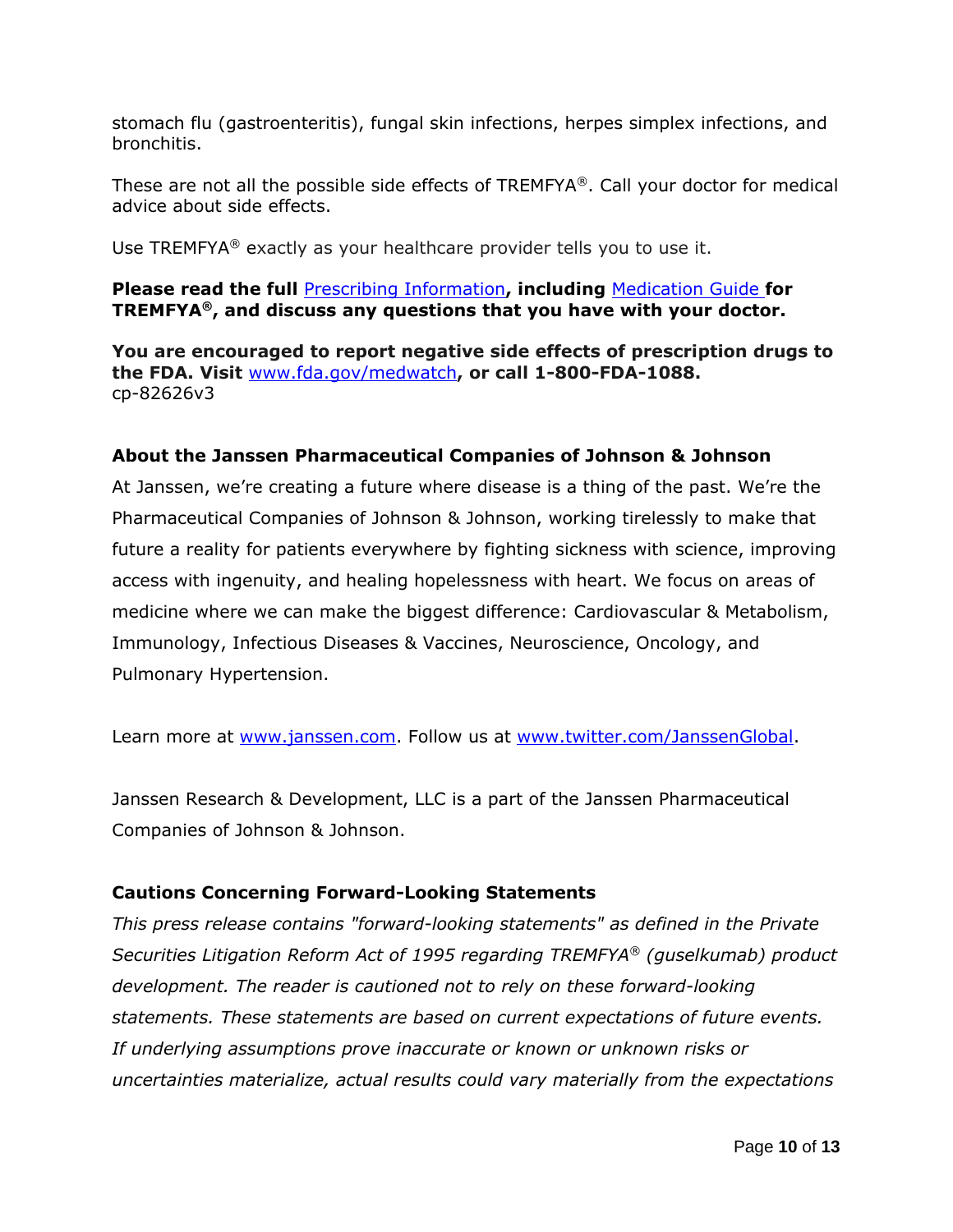*and projections of Janssen Research & Development, LLC, any of the other Janssen Pharmaceutical Companies and/or Johnson & Johnson. Risks and uncertainties include, but are not limited to: challenges and uncertainties inherent in product research and development, including the uncertainty of clinical success and of obtaining regulatory approvals; uncertainty of commercial success; manufacturing difficulties and delays; competition, including technological advances, new products and patents attained by competitors; challenges to patents; product efficacy or safety concerns resulting in product recalls or regulatory action; changes in behavior and spending patterns of purchasers of health care products and services; changes to applicable laws and regulations, including global health care reforms; and trends toward health care cost containment. A further list and descriptions of these risks, uncertainties and other factors can be found in Johnson & Johnson's Annual Report on Form 10-K for the fiscal year ended January 3, 2021, including in the sections captioned "Cautionary Note Regarding Forward-Looking Statements" and "Item 1A. Risk Factors," and in the company's most recently filed Quarterly Report on Form 10-Q, and the company's subsequent filings with the Securities and Exchange Commission. Copies of these filings are available online at [www.sec.gov,](http://www.sec.gov/) [www.jnj.com](http://www.jnj.com/) or on request from Johnson & Johnson. None of the Janssen Pharmaceutical Companies nor Johnson & Johnson undertakes to update any forward-looking statement as a result of new information or future events or developments.*

# # #

#### **References**

- 1. Mease, P., *et al*. Comparative Effectiveness of Guselkumab in Psoriatic Arthritis: Updates to a Systematic Literature Review and Network Meta-Analysis. Presented at Maui Derm, January 24- 26, 2022.
- 2. Food and Drug Administration. TREMFYA® Prescribing Information. Horsham, PA. 2017. Available at: [https://www.janssenlabels.com/package-insert/product-monograph/prescribing](https://www.janssenlabels.com/package-insert/product-monograph/prescribing-information/TREMFYA-pi.pdf)[information/TREMFYA-pi.pdf.](https://www.janssenlabels.com/package-insert/product-monograph/prescribing-information/TREMFYA-pi.pdf) Accessed January 2022.
- 3. Dias, S., *et al*. Evidence Synthesis for Decision Making 2. *Medical Decision Making*, 2012:33(5), 607–617.<https://doi.org/10.1177/0272989x12458724>
- 4. Dias, S., *et al*. Evidence Synthesis for Decision Making 3. *Medical Decision Making*, 2013:33(5), 618–640. https://doi.org/10.1177/0272989x13485157
- 5. Dias, S., *et al*. Evidence Synthesis for Decision Making 4. *Medical Decision Making*, 2013:33(5), 641–656.<https://doi.org/10.1177/0272989x12455847>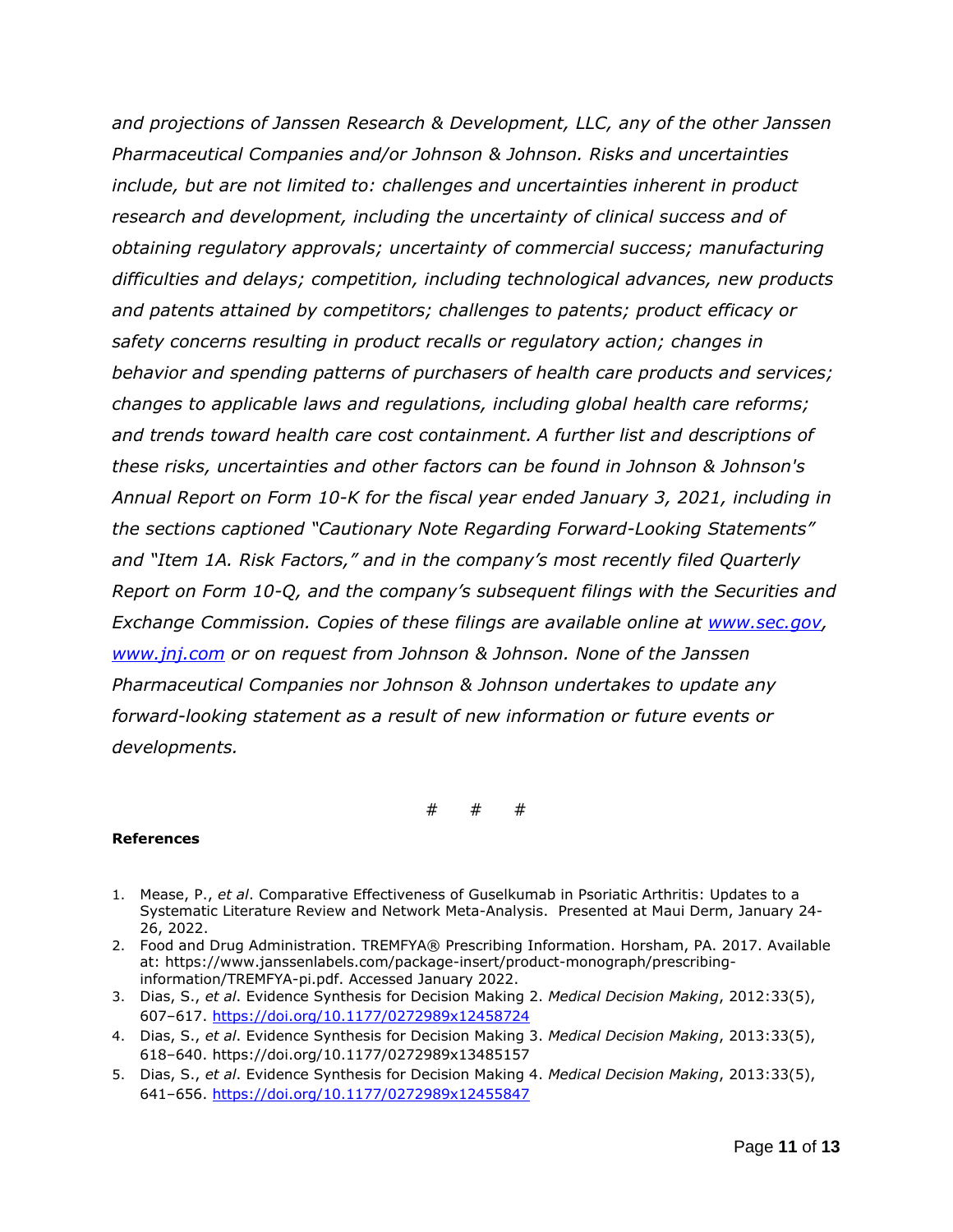- 6. Mease, P., *et al.* Comparative effectiveness of guselkumab in psoriatic arthritis: results from systematic literature review and network meta-analysis. *Rheumatology* (Oxford). 2021 May 14;60(5):2109-2121.
- 7. Coates L, *et al*. Efficacy and Safety of Guselkumab in Patients With Active Psoriatic Arthritis who are Inadequate Responders to Tumor Necrosis Factor Inhibitors: Results Through One Year of a Phase 3b, Randomized, Controlled Study (COSMOS). *Annals of the Rheumatic Diseases.* November 2021.
- 8. Deodhar, A., *et al*. Guselkumab in patients with active psoriatic arthritis who were biologic-naive or had previously received TNFα inhibitor treatment (DISCOVER-1): a double-blind, randomised, placebo-controlled phase 3 trial. *The Lancet*, 2020:395(10230), 1115–1125. [https://doi.org/10.1016/s0140-6736\(20\)30265-8](https://doi.org/10.1016/s0140-6736(20)30265-8)
- 9. Mease, P., *et al* Guselkumab in biologic-naive patients with active psoriatic arthritis (DISCOVER-2): a double-blind, randomised, placebo-controlled phase 3 trial. *The Lancet*, 2020:395(10230), 1126–1136. [https://doi.org/10.1016/s0140-6736\(20\)30263-4](https://doi.org/10.1016/s0140-6736(20)30263-4)
- 10. McInnes, I., et al. Long-term Efficacy and Safety of Guselkumab, a Monoclonal Antibody Specific to the p19 Subunit of Interleukin-23, Through 2 Years: Results from a Phase 3, Randomized, Double-blind, Placebo-controlled Study Conducted in Biologic-naïve Patients with Active Psoriatic Arthritis. *Arthritis & Rheumatology,* November 2021.
- 11. ClinicalTrials.gov. A Study of Guselkumab in Participants With Active Psoriatic Arthritis (APEX). Available at: [https://clinicaltrials.gov/ct2/show/NCT04882098.](https://clinicaltrials.gov/ct2/show/NCT04882098) Accessed January 2022.
- 12. ClinicalTrials.gov. Guselkumab in Active Psoriatic Arthritis Participants With Inadequate Response/Intolerance to One Prior Anti-TNF Alpha Agent (SOLSTICE). Available at: [https://clinicaltrials.gov/ct2/show/NCT04936308.](https://clinicaltrials.gov/ct2/show/NCT04936308) Accessed January 2022.
- 13. Thompson Jr., Dennis. How the Psoriasis Area and Severity Index Works. *Everyday Health*. <https://www.everydayhealth.com/psoriasis/living-with/how-the-pasi-index-works/>
- 14. *Sharp van der Heijde Score | Rheumatology*. Department of Medicine Division of Rheumatology. Accessed January 2022.<http://rheumatology.usherbrooke.ca/?q=scoresharp>
- 15. Felson, D. T., & LaValley, M. P. The ACR20 and defining a threshold for response in rheumatic diseases: too much of a good thing. *Arthritis Research & Therapy*, 2014:16(1), 101. <https://doi.org/10.1186/ar4428>
- 16. Ruyssen-Witrand, A., *et al.* Efficacy and safety of biologics in psoriatic arthritis: a systematic literature review and network meta-analysis. *RMD Open*, 2020:6(1), e001117. <https://doi.org/10.1136/rmdopen-2019-001117>
- 17. Kawalec, P., *et al*. Comparative effectiveness of abatacept, apremilast, secukinumab and ustekinumab treatment of psoriatic arthritis: a systematic review and network meta-analysis. *Rheumatology International*, 2017:38(2), 189–201.<https://doi.org/10.1007/s00296-017-3919-7>
- 18. McInnes, I., *et al.* Secukinumab for psoriatic arthritis: comparative effectiveness versus licensed biologics/apremilast: a network meta-analysis. *Journal of Comparative Effectiveness Research*, 2018:7(11), 1107–1123.<https://doi.org/10.2217/cer-2018-0075>
- 19. Lu, C., *et al*. Comparative efficacy and safety of targeted DMARDs for active psoriatic arthritis during induction therapy: A systematic review and network meta-analysis. *Seminars in Arthritis and Rheumatism*, 2019:49(3), 381–388.<https://doi.org/10.1016/j.semarthrit.2019.06.001>
- 20. Belasco, J., & Wei, N. Psoriatic Arthritis: What is Happening at the Joint? *Rheumatology and Therapy*, 2019: *6*(3), 305–315.<https://doi.org/10.1007/s40744-019-0159-1>
- 21. Donvito T. CreakyJoints: What Is Enthesitis? The Painful Arthritis Symptom You Should Know About. Available at: [https://creakyjoints.org/symptoms/what-is-enthesitis/.](https://creakyjoints.org/symptoms/what-is-enthesitis/) Accessed October 2021.
- 22. Donvito T. CreakyJoints: What Is Dactylitis? The 'Sausage Finger' Swelling You Should Know About. Available at: [https://creakyjoints.org/symptoms/what-is-dactylitis/.](https://creakyjoints.org/symptoms/what-is-dactylitis/) Accessed October 2021.
- 23. Haddad A and Zisman D. Comorbidities in Patients with Psoriatic Arthritis. *Rambam Maimonides Med J.* 2017;8(1):e0004.
- 24. National Psoriasis Foundation. About Psoriatic Arthritis. Available at: <https://www.psoriasis.org/about-psoriatic-arthritis/> Accessed January 2022.
- 25. Husted, J. A., *et al*. Occurrence and correlates of fatigue in psoriatic arthritis. *Annals of the Rheumatic Diseases*, 2008:68(10), 1553–1558.<https://doi.org/10.1136/ard.2008.098202>